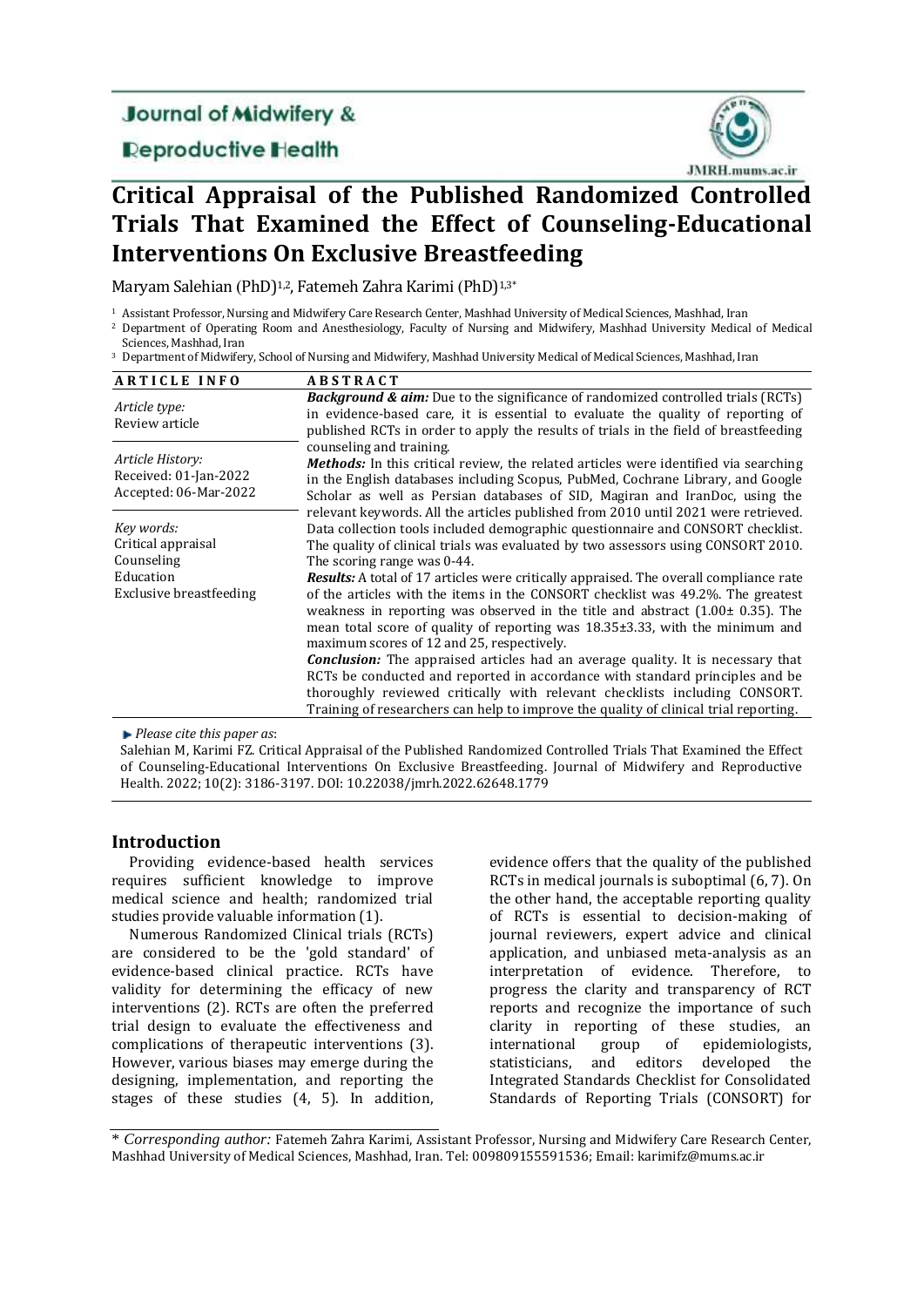RCT reporting in 1996 (8), which was revised in 2010 and 2017. The purpose of CONSORT is to provide a guide for authors to improve the reporting of their trials. CONSORT checklist is a summary of all the essentials that must be reported in an RCT (9, 10).

Evidence shows that despite compiling a consort checklist, adherence to trials guidelines was not sufficient, and even the surveys reported poor adherence to a consort designed for non-pharmacological treatments (11). Chen et al. (2010) which evaluated the quality of abstracts in randomized controlled clinical trial in Chinese medical journals concluded that the quality of abstracts in randomized controlled trial trials needed to be improved (12). The results of the study by Tabatabai et al. (2018) showed that although the reporting quality of clinical trials related to herbal remedies has improved over time in the Middle East, it remains less than desirable (13). The study by Schulz et al. (1994) also indicated that clinical trials in the field of gynecology and obstetrics do not have a good reporting quality (14).

Breastfeeding is a key priority in public health all over the world. Breastfeeding is undoubtedly the excellent route of supplying favorable nutrition for infants. Breast milk is a convened biological fluid and the optimal nutrition for neonates, which provide the most beneficial nutritional balance in terms of quality and quantity (15-17).

According to the literature, the decreased rate and early discontinuation of breastfeeding could adversely affect maternal, neonatal, social health, thereby impose additional costs on healthcare systems. According to the World Health Organization (WHO), United Nations Children's Fund (UNICEF), and the American Academy of Pediatrics, exclusive breastfeeding is recommended as the most favorable manner of feeding for newborns during the first six months of life, and it should be continued until two years old (18-20). Despite that various health organizations have emphasized on the exclusive breastfeeding until six months for neonates, the rate of exclusive breastfeeding is unfavorable in many countries; for instance, the rate of exclusive breastfeeding in Iran has been estimated as 25%. The declining rate of breastfeeding is currently considered to be a main public health concern (21-25).

Given the importance of breastfeeding and its impact on the growth and development of infants, the promotion of breastfeeding has recently gained special attention worldwide with increasing human knowledge and growing body of research. Today, several approaches are available for the promotion of breastfeeding; one of the most effective approaches is to provide counseling-supportive services and breastfeeding training (26, 27). It has been suggested that family-centered training and support (especially prenatal support) could promote exclusive breastfeeding (28). In the study by Gholami Tabar et al. (2011), they reported that providing prenatal training, support system, and counseling before and after childbirth could enhance breast milk consumption in the infants (29). Similarly, other studies have indicated that properly training of pregnant women encourages breastfeeding and prolongs exclusive breastfeeding (30, 31).

Numerous RCTs have demonstrated the effectiveness of breastfeeding counseling and training in promotion and improvement of exclusive breastfeeding. Since the use of evidence-based care is critical in clinical interventions and breastfeeding care, and given the importance of RCT papers in evidence-based care, it is essential to appraise the quality of published studies in order to apply the results of RCTs in breastfeeding counseling and training. The present study was performed aimed to critically appraise the reporting randomized controlled trials which examined the effect of counseling-educational interventions on exclusive breastfeeding.

## **Materials and Methods**

This critical review study was performed in 2021 to evaluate the quality of the RCT reports in Iran, and evaluate the effect of counselingeducational interventions on exclusive breastfeeding, which have been published in reputable databases.

Related articles were identified via searching in the English databases including Scopus, PubMed, Cochrane and Google Scholar as well as Persian databases of SID, Magiran, IranDoc, using the keywords in title and abstract such as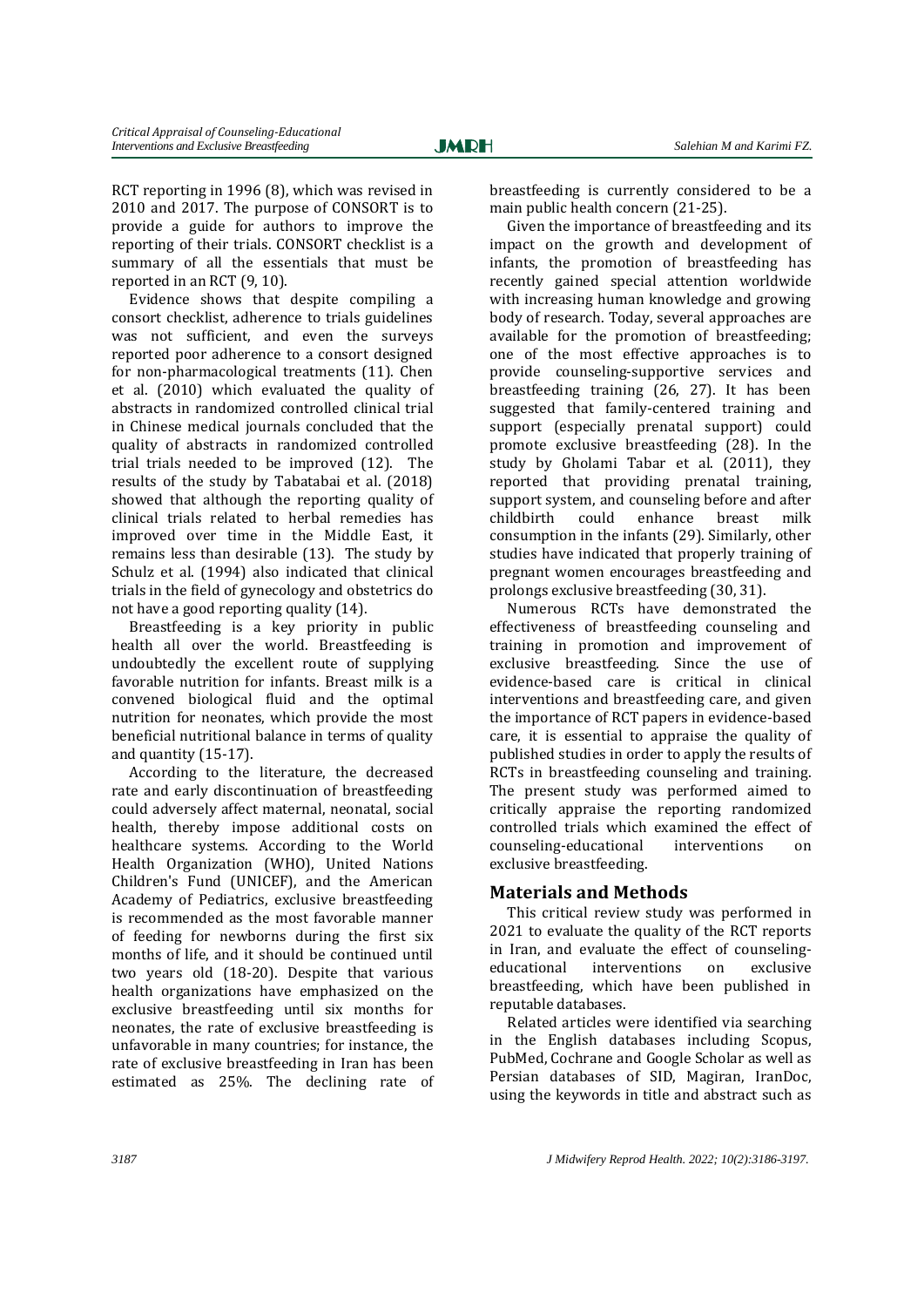(Breastfeeding OR Breast Feeding OR Lactation OR Human Milk) AND (Counseling OR education OR Training Programs) AND (Exclusive Breast Feeding OR Exclusive Breastfeeding OR breastfeeding exclusivity OR Breastfeeding Status) AND (Randomized Controlled Trials OR Randomized Clinical Trials OR clinical trial OR RCT) and their Persian equivalents with Boolean OR and AND operators. All the published articles were retrieved until the outset of the search phase. The search and selection processes of the trials were shown using the PRISMA flowchart (Figure 1).

The data extracted from the studies included in this study were presented in Table 1.

**Figure 1.** The PRISMA flowchart of the study's selection process

The inclusion criteria were all the RCTs published in Iran which examined the effect of counseling-educational interventions on exclusive breastfeeding. The exclusion criteria were letters to editor, conferences papers, and dissertations. All the articles were assessed by two independent reviewers, and the extracted data were recorded in the relevant forms. It is notable that in case of difference between the reviewers, the subject was re-examined with consensus in the presence of one observer.

Data collection forms included demographic information (journal name, year of publication, language, number of authors, specialty, and first author's degree and academic rank) and CONSORT checklist 2010.

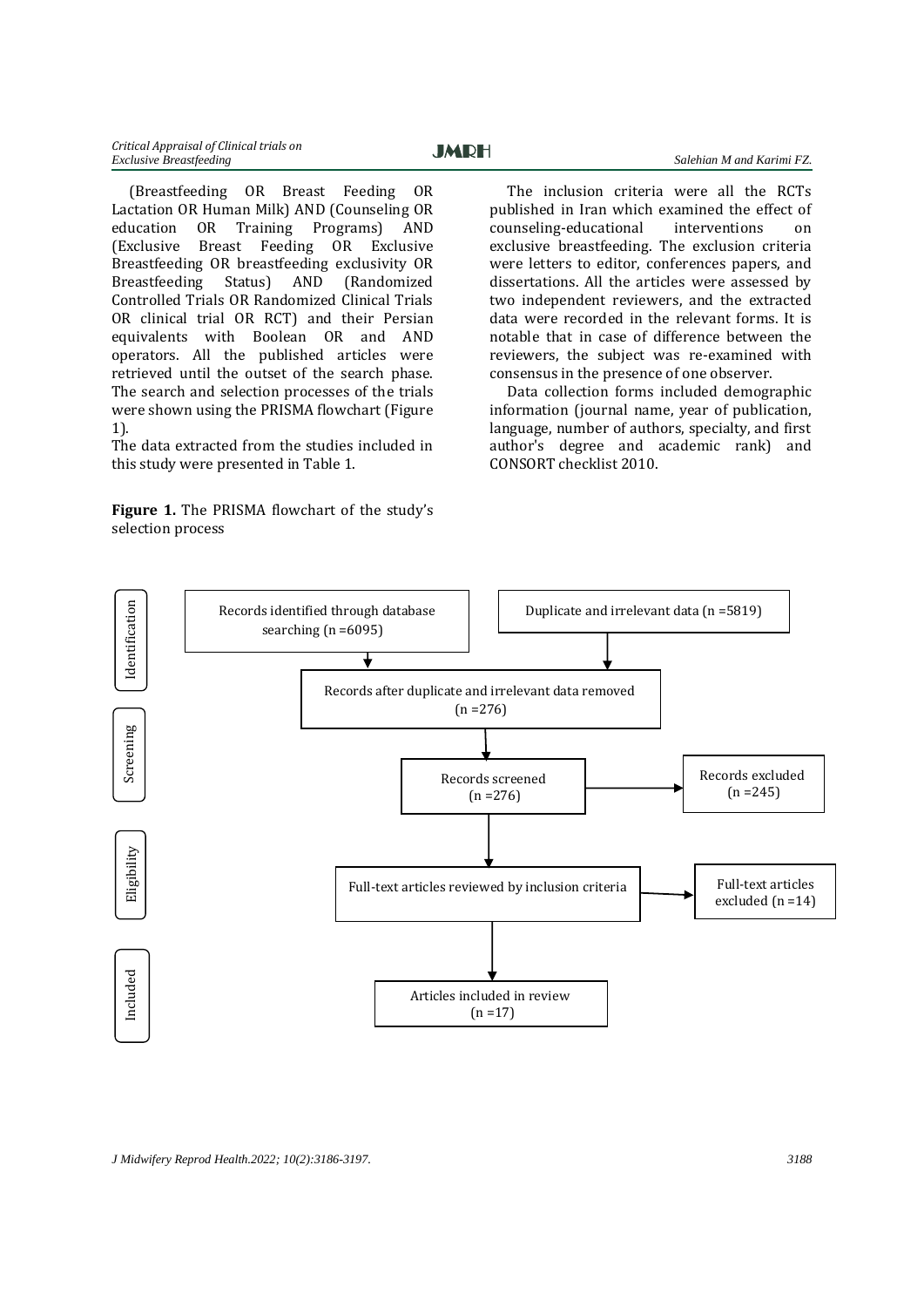The CONSORT checklist is a commonly used important assessment tool in clinical trial articles, which consists of 25 items and six main sections of clinical trial studies (Title and Abstract, Introduction, Methods, Results, Discussion and other information), each one consists of various subsets (9). In the scoring of checklist, each item is assigned one point if it is mentioned in the checklist and zero point if it is not.

The total scores assigned to the reported items are considered as the total quality score of the article, the minimum and maximum scores for each article is determined as 0 and 37, respectively.

Data were analyzed by SPSS (version 16) using descriptive statistics (Mean ± SD and Number (Percent)).

## **Results**

In the initial search, 6095 articles were obtained. After removal of duplicate and irrelevant articles, 31 full-text articles were retrieved to assess eligibility and ultimately, 17 articles were criticized. The mean total score of quality was 18.35±3.33, with the minimum and maximum scores of 12 and 25, respectively. None of the published randomized clinical trials which examined the effect of counselingeducational interventions on exclusive breastfeeding reported all the sub-items listed in the CONSORT checklist.

According to the information presented in Table 1, among 17 published clinical trials, only one study (5.9%) was listed under the heading of 'randomized trial', while in 16 articles (94.1%), the item was not observed relied on the CONSORT checklist. However, 16 articles mentioned the use of randomization method. In the Method section, the sample size calculation was not reported in 12 articles (70.6%), the method of random allocation sequences was not reported in 11 articles (64.7%), and the type of randomization was not reported in 14 articles (82.4%). In the Results section, 9 studies (52.9%) provided no data on the number of lost samples and those excluded after randomization in each group. Table 2 showed the scores of each article divided by the six sections of the CONSORT tool. Table 3 showed the frequency distribution of the reported cases of the CONSORT items in the published clinical trials

about the impact of counseling-training interventions on exclusive breastfeeding, as well as the mean, minimum, and maximum scores of the six sections CONSORT checklist (Title and abstract, Introduction, Methods, Results, Discussion, Other information).

## **Discussion**

This study was performed aimed to critical appraise the reporting randomized controlled trials which examined the effect of counselingeducational interventions on exclusive breastfeeding based on the CONSORT checklist 2010. The overall compliance rate of the articles with the items in the CONSORT checklist was 49.2%. According to the findings, no studies were found based on international checklists to review the RCT reports on breastfeeding. Therefore, the researchers compared the results of the present study with the past findings regarding the critique of the clinical trials in midwifery. The appraised articles in the study by Sharifi et al (2021) had an average quality and the overall quality compliance rate with the CONSORT checklist which was estimated about 50% (49). Considering that Sharifi's study used the 2010 Consort, which has more details than the previous versions, the report presented on the desired quality of the articles can be promising. In the study conducted by Irani et al. (2017), the RCTs which examined the effects of massage on the severity of labor pain were assessed, and the compliance rate of the reviewed studies was estimated as 54% (50). In the studies performed by Sarayloo et al. (2018) and Bahri et al (2016), which reviewed the articles published on menopause, poor quality of the RCT reports has been reported (51, 52). Moreover, Talachi et al. (2012) confirmed the poor quality of RCT reports (53), Goenka et al. (2019) reported the overall compliance of the RCT articles in Indian medical journals is 54%, which was extremely poor (54).

In the assessment of the RCTs published in 2013 in JAMA and BMJ journals, Susvirkar et al (2018) reported a wide range for the percentage of the total score (PTS) of the articles (59.4- 97.1%), showing the poor compliance rate of the articles (55). Based on the aforementioned studies, it could be concluded that the quality of the clinical trial reports based on CONSORT checklist is not favorable, which could be due t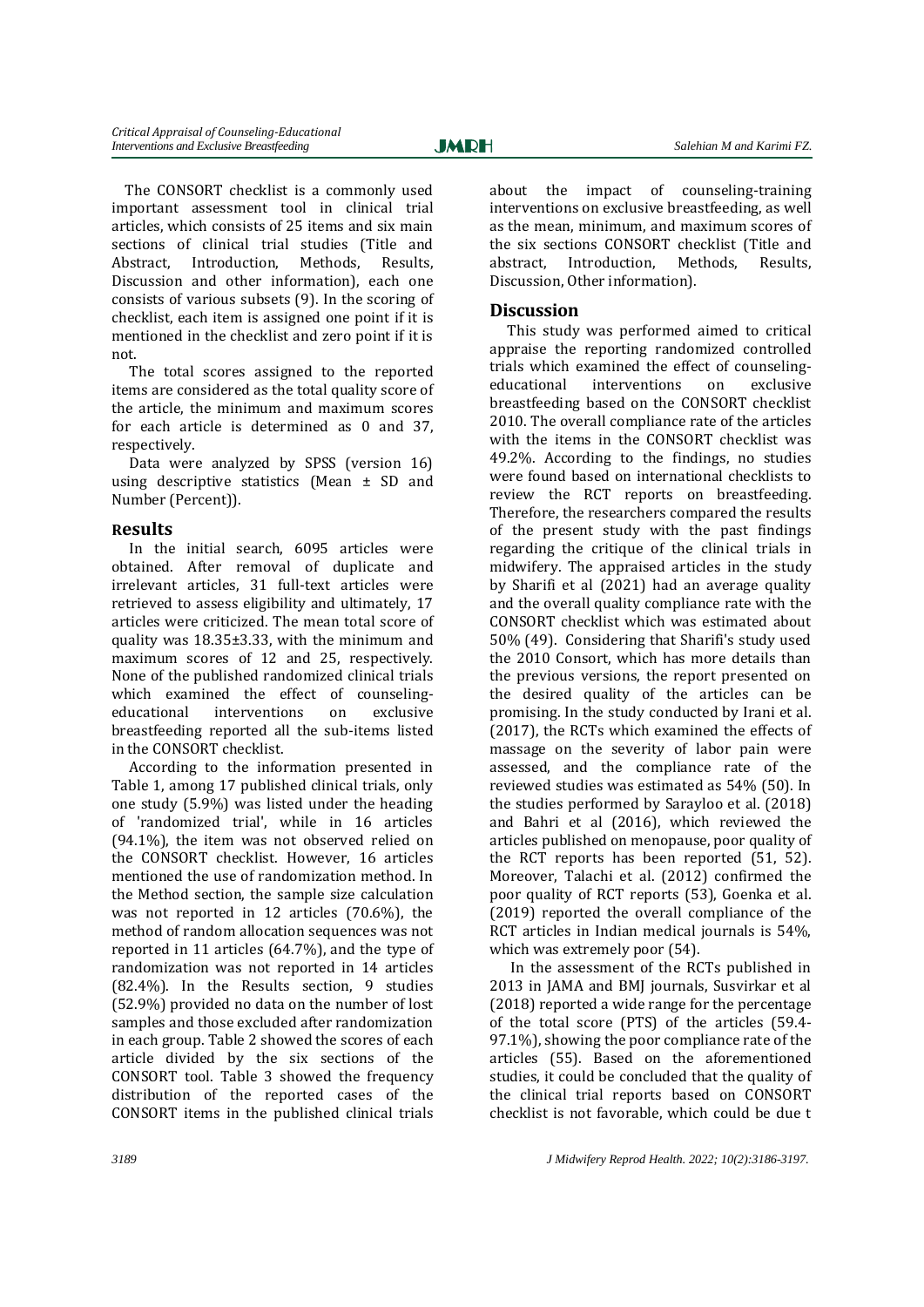**Table 1.** Frequency distribution of reported CONSOR items in the Published Clinical Trials on the effect Counseling-educational interventions on exclusive breastfeeding

| Section/Topic             | Item<br>N <sub>0</sub> | <b>Checklist item</b>                                                                                                 | Reported  | <b>Not</b><br>reported |
|---------------------------|------------------------|-----------------------------------------------------------------------------------------------------------------------|-----------|------------------------|
| <b>Title and abstract</b> |                        |                                                                                                                       |           |                        |
|                           | 1a                     | Identification as a randomised trial in the title                                                                     | 1(5.9)    | 16 (94.1)              |
|                           | 1 <sub>b</sub>         | Structured summary of trial design, methods, results, and<br>conclusions                                              | 16 (94.1) | 1(5.9)                 |
| <b>Introduction</b>       |                        |                                                                                                                       |           |                        |
| Background and            | 2a                     | Scientific background and explanation of rationale                                                                    | 17 (100)  | 0(0)                   |
| objectives                | 2 <sub>b</sub>         | Specific objectives or hypotheses                                                                                     | 15 (88.2) | 2(11.8)                |
| <b>Methods</b>            |                        |                                                                                                                       |           |                        |
| Trial design              | 3a                     | Description of trial design (such as parallel, factorial)<br>including allocation ratio                               | 12 (70.6) | 5(29.4)                |
|                           | 3 <sub>b</sub>         | Important changes to methods after trial commencement<br>(such as eligibility criteria), with reasons                 | 0(0)      | 17 (100)               |
|                           | 4a                     | Eligibility criteria for participants                                                                                 | 17 (100)  | 0(0)                   |
| Participants              | 4 <sub>b</sub>         | Settings and locations where the data were collected                                                                  | 17 (100)  | 0(0)                   |
|                           |                        | The interventions for each group with sufficient details to                                                           |           |                        |
| Interventions             | 5                      | allow replication, including how and when they were<br>actually administered                                          | 11 (64.7) | 6(35.3)                |
|                           |                        | Completely defined pre-specified primary and secondary                                                                |           |                        |
| Outcomes                  | 6a                     | outcome measures, including how and when they were<br>assessed                                                        | 15 (88.2) | 2(11.8)                |
|                           |                        | Any changes to trial outcomes after the trial commenced,                                                              |           |                        |
|                           | 6b                     | with reasons                                                                                                          | 0(0)      | 17 (100)               |
|                           | 7a                     | How sample size was determined                                                                                        | 5(29.4)   | 12 (70.6)              |
| Sample size               | 7b                     | When applicable, explanation of any interim analyses and<br>stopping guidelines                                       | 0(0)      | 17 (100)               |
| Randomisation             |                        |                                                                                                                       |           |                        |
| Sequence                  | 8a                     | Method used to generate the random allocation sequence                                                                | 6(35.3)   | 11(64.7)               |
| generation                | 8b                     | Type of randomisation; details of any restriction (such as<br>blocking and block size)                                | 3(17.6)   | 14 (82.4)              |
|                           |                        | Mechanism used to implement the random allocation                                                                     |           |                        |
| Allocation<br>concealment | 9                      | sequence (such as sequentially numbered containers),                                                                  | 0(0)      | 17 (100)               |
| mechanism                 |                        | describing any steps taken to conceal the sequence until                                                              |           |                        |
|                           |                        | interventions were assigned                                                                                           |           |                        |
|                           | 10                     | Who generated the random allocation sequence, who<br>enrolled participants, and who assigned participants to          | 2(11.8)   | 15 (88.2)              |
| Implementation            |                        | interventions                                                                                                         |           |                        |
|                           |                        | If done, who was blinded after assignment to interventions                                                            |           |                        |
| Blinding                  | 11a                    | (for example, participants, care providers, those assessing                                                           | 3(17.6)   | 14 (82.4)              |
|                           |                        | outcomes) and how                                                                                                     |           |                        |
|                           | 11 <sub>b</sub>        | If relevant, description of the similarity of interventions<br>Statistical methods used to compare groups for primary | 8(47.1)   | 9(52.9)                |
| Statistical               | 12a                    | and secondary outcomes                                                                                                | 17 (100)  | 0(0)                   |
| methods                   | 12 <sub>b</sub>        | Methods for additional analyses, such as subgroup                                                                     | 3(17.6)   | 14 (82.4)              |
|                           |                        | analyses and adjusted analyses                                                                                        |           |                        |
| <b>Results</b>            |                        | For each group, the numbers of participants who were                                                                  |           |                        |
| Participant flow          | 13a                    | randomly assigned, received intended treatment, and were                                                              | 10(58.8)  | 7(41.2)                |
| (a diagram is<br>strongly |                        | analysed for the primary outcome                                                                                      |           |                        |
| recommended)              | 13 <sub>b</sub>        | For each group, losses and exclusions after randomisation,                                                            | 8(47.1)   | 9(52.9)                |
| Recruitment               | 14a                    | together with reasons<br>Dates defining the periods of recruitment and follow-up                                      | 17 (100)  | 0(0)                   |

*J Midwifery Reprod Health.2022; 10(2):3186-3197. 3190*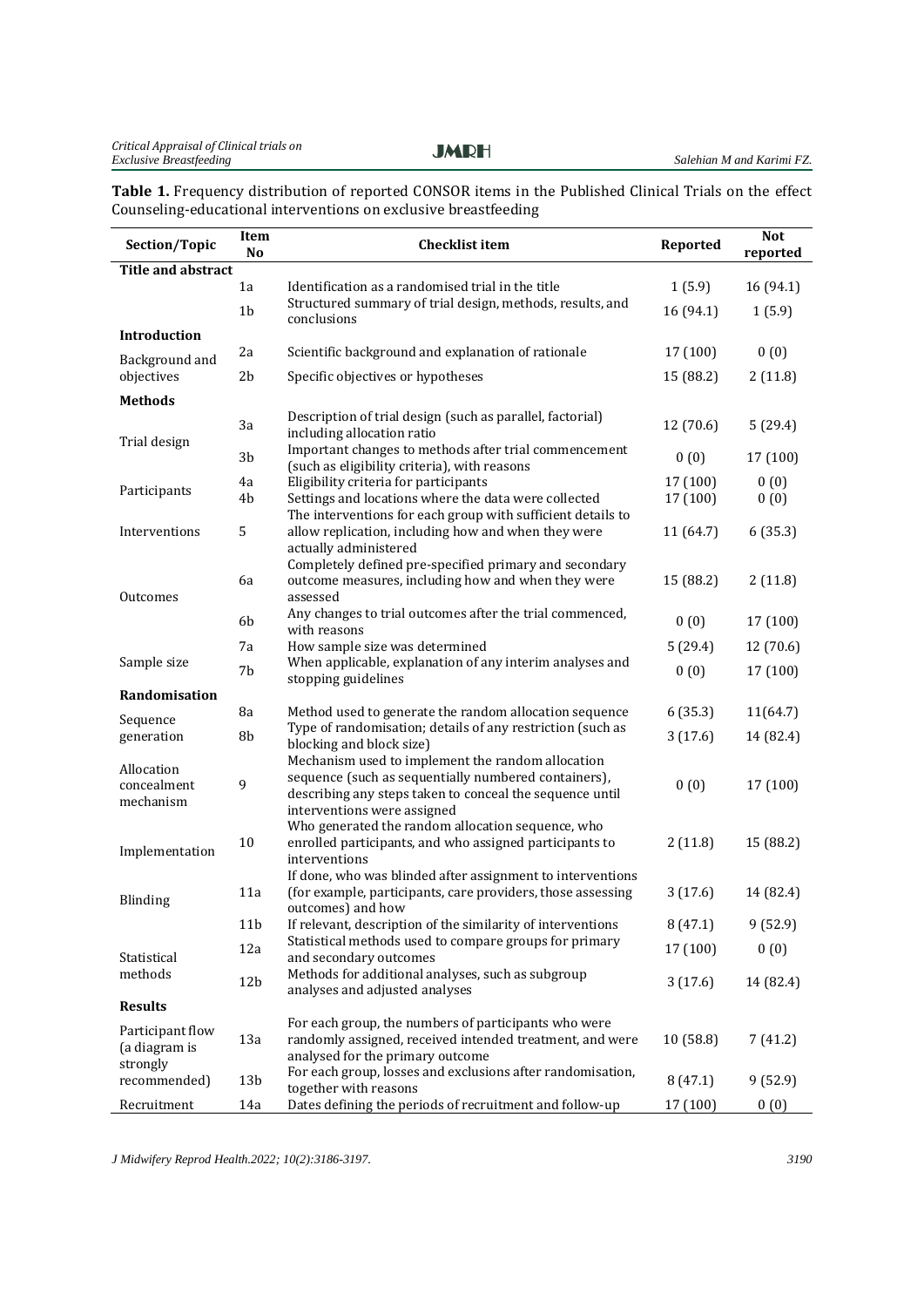| Section/Topic              | Item<br>N <sub>0</sub> | <b>Checklist item</b>                                                                                                                                   | Reported  | <b>Not</b><br>reported |
|----------------------------|------------------------|---------------------------------------------------------------------------------------------------------------------------------------------------------|-----------|------------------------|
|                            | 14 <sub>b</sub>        | Why the trial ended or was stopped                                                                                                                      | 0(0)      | 17 (100)               |
| Baseline data              | 15                     | A table showing baseline demographic and clinical<br>characteristics for each group                                                                     | 13 (76.5) | 4(23.5)                |
| <b>Numbers</b><br>analysed | 16                     | For each group, number of participants (denominator)<br>included in each analysis and whether the analysis was by<br>original assigned groups           | 16 (94.1) | 1(5.9)                 |
| Outcomes and               | 17a                    | For each primary and secondary outcome, results for each<br>group, and the estimated effect size and its precision (such<br>as 95% confidence interval) | 16 (94.1) | 1(5.9)                 |
| estimation                 | 17 <sub>b</sub>        | For binary outcomes, presentation of both absolute and<br>relative effect sizes is recommended                                                          | 0(0)      | 17 (100)               |
| Ancillary<br>analyses      | 18                     | Results of any other analyses performed, including<br>subgroup analyses and adjusted analyses, distinguishing<br>pre-specified from exploratory         | 3(17.6)   | 14 (82.4)              |
| Harms<br><b>Discussion</b> | 19                     | All-important harms or unintended effects in each group                                                                                                 | 0(0)      | 17 (100)               |
| Limitations                | 20                     | Trial limitations, addressing sources of potential bias,<br>imprecision, and, if relevant, multiplicity of analyses                                     | 4(23.5)   | 13(76.5)               |
| 21<br>Generalisability     |                        | Generalisability (external validity, applicability) of the trial<br>findings                                                                            | 14 (82.4) | 3(17.6)                |
| Interpretation             | 22                     | Interpretation consistent with results, balancing benefits<br>and harms, and considering other relevant evidence                                        | 17 (100)  | 0(0)                   |
| Other information          |                        |                                                                                                                                                         |           |                        |
| Registration               | 23                     | Registration number and name of trial registry                                                                                                          | 8(47.1)   | 9(52.9)                |
| Protocol                   | 24                     | Where the full trial protocol can be accessed, if available                                                                                             | 7(41.2)   | 10 (58.8)              |
| Funding                    | 25                     | Sources of funding and other support (such as supply of<br>drugs), role of funders                                                                      | 11 (64.7) | 6(35.3)                |

the inadequate knowledge of researchers regarding the methodology of clinical trials and their negligence to comply with CONSORT checklist in article writing. However, since the authors had access to the latest version of the Consort tool at the time of their study, they had to use it to report their findings. In addition, lack of emphasis of journal guidelines on the need to use the CONSORT items in writing reports may be the other cause of poor quality of RCT reports.

According to the current research, the lowest compliance rate in the published RCT reports regarding the effect of counseling-training interventions on exclusive breastfeeding belonged to the sections of Methodology (39.4%) and Results (48.82%). In the Methodology section, the compliance rate was zero in sub-items 3b, 6b, 7b, and 9. In fact, none of the assessed articles provided reports on the possible changes in the methodology and subsequent trial outcomes after the intervention. In the study by Wandalkar et al. (2019), they claimed that the difference

between registered clinical trials and the final published articles in journals has a high effects coefficient, which necessitates the implementation of the CONSORT guidelines and presenting the reports on all the changes in the implementation or outcomes for all the authors<br>and editors after starting trial (58). and editors after starting trial (58). Furthermore, Susvirkar et al (2019) reported the compliance rate of the mentioned sub-items to be 2.1% (55). Zero compliance could be justified by two reasons; first, there are no differences between the reviewed articles in terms of methodology and trial outcomes after the initiation of the trial, second, lack of compliance could be due to the noncommitment of the authors to reporting changes.

In the Method and Randomization sections, the reporting rate of sub-items 8a and 8b was 35.3% and 17.6%, respectively, which was considered to be low. In addition, none of the assessed articles described sub-item nine, and their compliance rate was determined to be zero. Failure to apply the randomization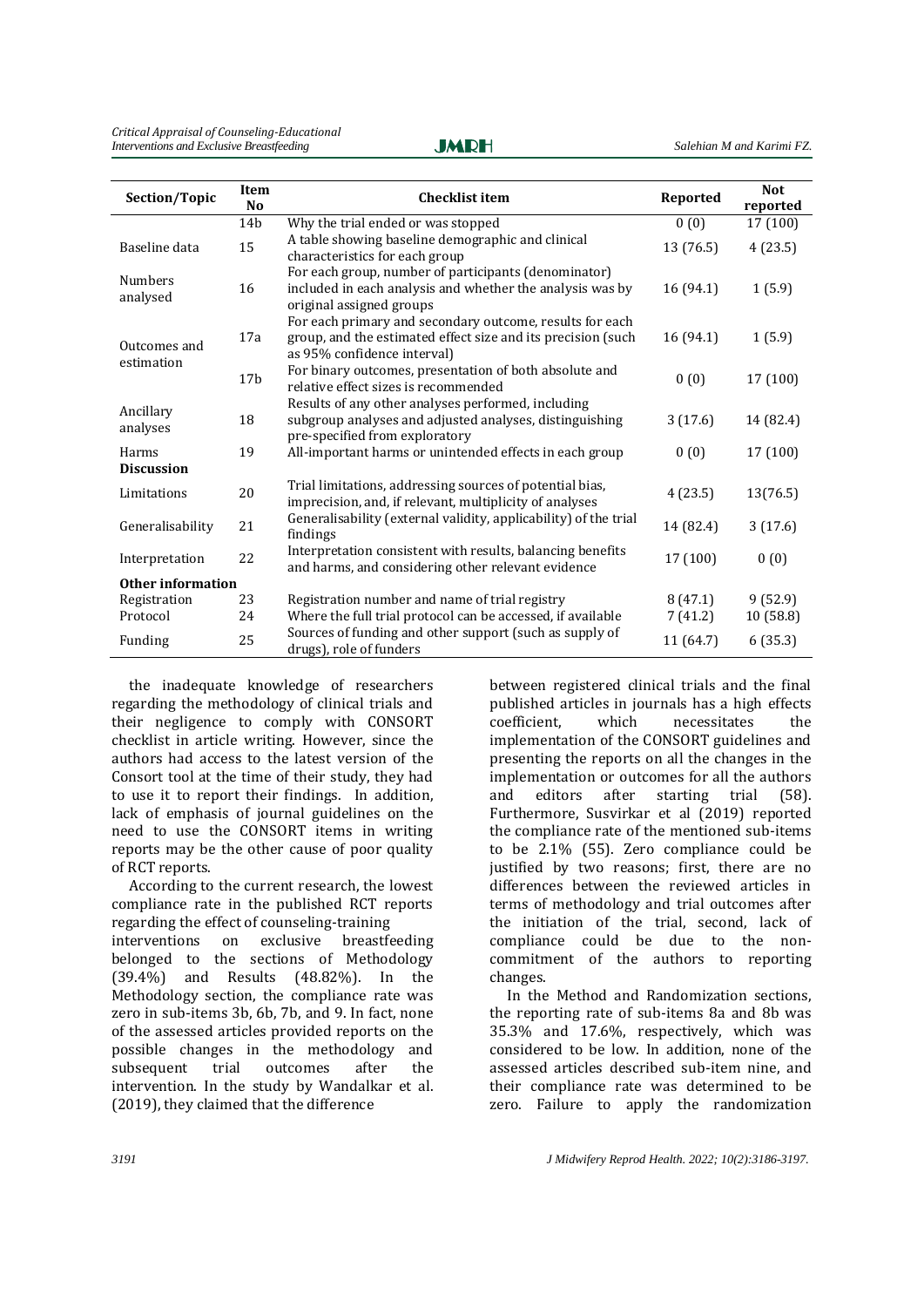| Salehian M and Karimi FZ. |  |  | <b>JMRH</b>                                |  |  | Critical Appraisar of Chinear trials on<br>Exclusive Breastfeeding |                                                    |
|---------------------------|--|--|--------------------------------------------|--|--|--------------------------------------------------------------------|----------------------------------------------------|
|                           |  |  |                                            |  |  |                                                                    |                                                    |
|                           |  |  | principle or inaccurate description of the |  |  |                                                                    | study by Goenka et al (2019) (54). In addition, in |

randomization report could definitely lead to bias and method distortion in RCT studies. In the study by Irani et al (2017), none of the reviewed articles referred to the subjects of randomization method and random allocation method (50). In the research performed by Samaan et al (2013), the reporting rate of randomization methods was estimated as 5-9% (59), while it was reported to be 23% in the

the study by Sarayloo et al (2019), the randomization rate with its details was reported to be approximately 46.55% (52). Gupta et al (2022) in a critical review of trial studies that published in Indian journals demonstrated that some items in method statement were underreported including allocation concealment method and analysis of the data based on the Intention-to-treat (ITT) (11).

 *Critical Appraisal of Clinical trials on*

|  |  |  | Table 2. Scores earned per study for each of the six sections of CONSORT checklist |  |
|--|--|--|------------------------------------------------------------------------------------|--|
|--|--|--|------------------------------------------------------------------------------------|--|

| <b>Authors (year)</b>                 | <b>Title</b><br>and<br>abstract | Introduction   | <b>Methods</b> | <b>Results</b> | <b>Discussion</b> | <b>Other</b><br>information | <b>Total</b><br>score/<br>percent |
|---------------------------------------|---------------------------------|----------------|----------------|----------------|-------------------|-----------------------------|-----------------------------------|
| Shariat et al<br>(2018)               | $\mathbf{1}$                    | 2              | 8              | $\overline{4}$ | $\overline{c}$    | 3                           | 20<br>(54%)                       |
| Amiri et al<br>(2017)                 | $\overline{2}$                  | 2              | 5              | 6              | $\overline{c}$    | 2                           | 19<br>(51%)                       |
| Kohan& Heidari<br>(2017)              | $\mathbf{1}$                    | 2              | $\overline{7}$ | $\overline{4}$ | $\overline{2}$    | $\mathbf{1}$                | 17(45/<br>9%)                     |
| Heidari et al<br>(2016)               | $\mathbf{1}$                    | 2              | 5              | 3              | $\overline{2}$    | $\overline{2}$              | 15(40/<br>5%)                     |
| Parsa et al<br>(2016)                 | $\mathbf{1}$                    | $\mathbf{1}$   | 6              | 5              | $\overline{2}$    | 3                           | 18(48/<br>6%)                     |
| Moudi et al<br>(2016)                 | $\mathbf{1}$                    | 2              | 9              | $\overline{7}$ | 3                 | 3                           | 25(67/<br>6%)                     |
| Kohan et al<br>(2016)                 | $\mathbf{1}$                    | 2              | 9              | 5              | 3                 | $\overline{2}$              | 22(67/<br>6%)                     |
| Masoumi et al<br>(2015)               | $\mathbf{1}$                    | 2              | 10             | 5              | 2                 | 3                           | 23(62/<br>16%)                    |
| Akaberian et al<br>(2015)             | $\mathbf{1}$                    | $\overline{2}$ | $\overline{7}$ | $\overline{7}$ | $\mathbf{1}$      | $\mathbf{1}$                | 19(51%<br>$\mathbf{I}$            |
| Abdeyazdan et al<br>(2015)            | $\mathbf{1}$                    | 2              | 8              | 7              | $\mathbf{1}$      | $\mathbf{0}$                | 19(51%                            |
| Mohammadi Zeidi<br>et al<br>(2015)    | $\mathbf{1}$                    | 2              | 7              | 5              | 2                 | $\mathbf{0}$                | 17(45/<br>9%)                     |
| Sakkaky &<br>Khairkhah (2013)         | $\mathbf{1}$                    | 2              | 5              | 5              | $\overline{2}$    | 1                           | 16(43/<br>24%)                    |
| Keramat et al<br>(2013)               | $\mathbf{1}$                    | $\overline{2}$ | 6              | $\overline{4}$ | $\overline{2}$    | $\mathbf{1}$                | 16(43/<br>24%)                    |
| Raisi Dehkordi et al<br>(2012)        | $\mathbf{1}$                    | $\mathbf{1}$   | 9              | 5              | $\overline{2}$    | 3                           | 21(56/<br>75%)                    |
| Golamitabar tabari<br>et al<br>(2011) | $\overline{c}$                  | 2              | 6              | 4              | 2                 | $\mathbf{1}$                | 17(45/<br>9%)                     |
| Tork Zahrani et al<br>(2011)          | $\mathbf{1}$                    | $\mathbf{1}$   | 7              | 5              | $\overline{2}$    | $\Omega$                    | 16(43/<br>24%                     |
| Shrifirad et al<br>(2011)             | $\mathbf{1}$                    | $\mathbf 1$    | 5              | 3              | $\overline{2}$    | $\mathbf{0}$                | 12(32/<br>43%)                    |

According to the aforementioned studies, it could be inferred that many RCT authors are

overlooking the importance of randomization, implementation, and accurate reporting of the

*J Midwifery Reprod Health. 2022; 10(2):3186-3197. 3192*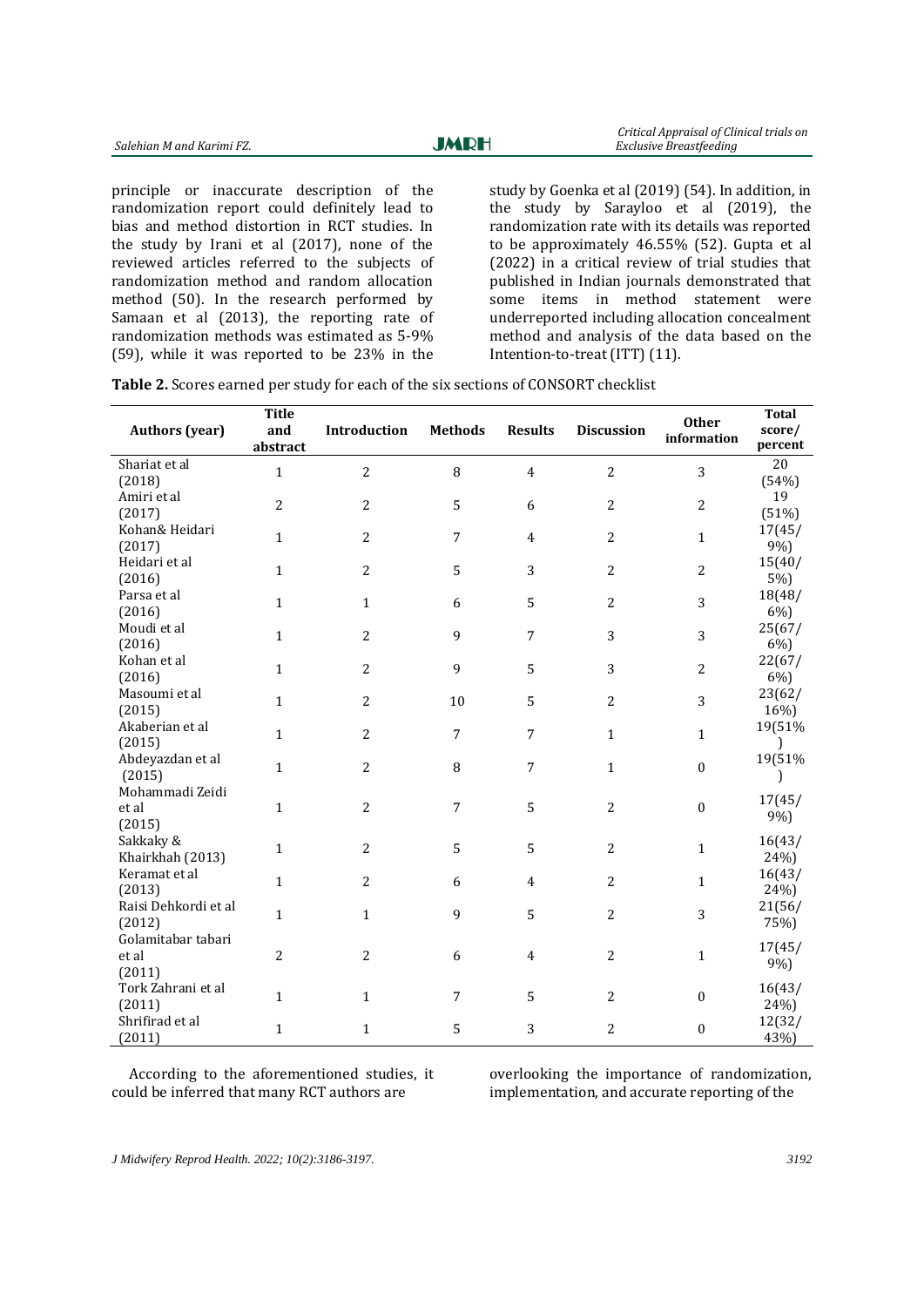research process, and even over time the accuracy of randomization reporting remains dissatisfactory due to the availability of tools such as CONSORT.

**Table 3.** mean score and minimum and maximum scores for each of the 6 sections CONSORT checklist

| section            | minimum and maximum<br>scores | minimum and maximum scores<br>for studies | mean score       |
|--------------------|-------------------------------|-------------------------------------------|------------------|
| Title and abstract | $0 - 2$                       | $0 - 2$                                   | $1.00 \pm 0.35$  |
| Introduction       | $0 - 2$                       | $1 - 2$                                   | $1.88 \pm 0.33$  |
| Methods            | $0 - 17$                      | $5 - 10$                                  | $7.00 \pm 1.62$  |
| Results            | $0 - 10$                      | $3 - 7$                                   | $4.88 \pm 1.16$  |
| Discussion         | $0 - 3$                       | $1 - 3$                                   | $2.05 \pm 0.42$  |
| Other information  | $0 - 3$                       | $0 - 3$                                   | $1.52 \pm 1.17$  |
| Total              | $0 - 37$                      | 12-25                                     | $18.35 \pm 3.33$ |

Randomization is a highly precise technique in RCT studies, and it is not sufficient to only refer to the word 'randomization' in the Method section; therefore, authors must also refer to the details of the randomization process (51). The other sub-items of the Method section (7a, 10, 11, and 12b) also had poor compliance. Among the 17 sub-items of the Method section in the current research, only six cases (35.3%) had higher compliance rates than 60%.

In the Results section, the report on subitems 14b and 17b was determined to be zero, and none of the authors referred to these subitems in their articles. Therefore, it could be inferred that none of the researchers faced with the potential problem of the untimely completion or termination of the study. In RCT studies, it is essential to provide an abstract of the statistical results in each study group and describe the difference between the groups, which is familiar as the effect size. As mentioned earlier, none of the studies provided data on the relative and absolute effect sizes. Susvirkar et al. (2019) has also stated that the effect size report is only 19% (55). Failure to report the relative and absolute effect sizes may be due to the inability to use the statisticians' views. Therefore, it is recommended that clinical science experts apply the views of statisticians and methodology of experts to design and conduct RCT studies.

In the present study, none of the assessed articles referred to the 'all important harms' or 'unintended effects' in each of the study groups in the Conclusion section, and the reporting rate was determined to be zero. This may be due to the nature of interventions in the areas of counseling and training (as opposed to the

interventions such as procedures or drugs' prescription), as well as the fact that the researchers of the evaluated studies have not considered the potential risks of counseling and training interventions. The second reason is that the participants were exposed to any risks after the intervention.

Susvirkar et al., (2019) reported the harms of approximately 70% in their study (55). In the research by Joukar et al., (2015), adverse and important events of the intervention was only 6.8% (57). In addition to the recognition of the benefits of interventions, the articles' readers need to be aware of its possible risks. As such, the authors must accurately refer to the potential risks during the study, as well as the number of the participants that have been excluded due to complications (56). Moreover, describing the risks of interventions prevents the misinterpretation and misleading of the readers of the study's findings (57).

In the discussion section of the present study, only the 'limitations' sub-item had a low reporting rate (23.5%), which is considered to be poor compared to the study by Susvirkar et al., (2019) which reporting rate was 97.9% (55). Some journals designate specific structures for authors in the discussion section, and 'limitations of the study' is a component of such structures; this component must be mentioned by authors, along with methods to be used for the reduction of risks or their compensation.

The reporting rate of the 'trial registry' subitem in the current research was estimated as 47.1%. In the study by Bahri et al. (51), the reporting rate of the 'trial registry' sub-item has been determined to be zero, while it has been reported to be 46.8% in the research by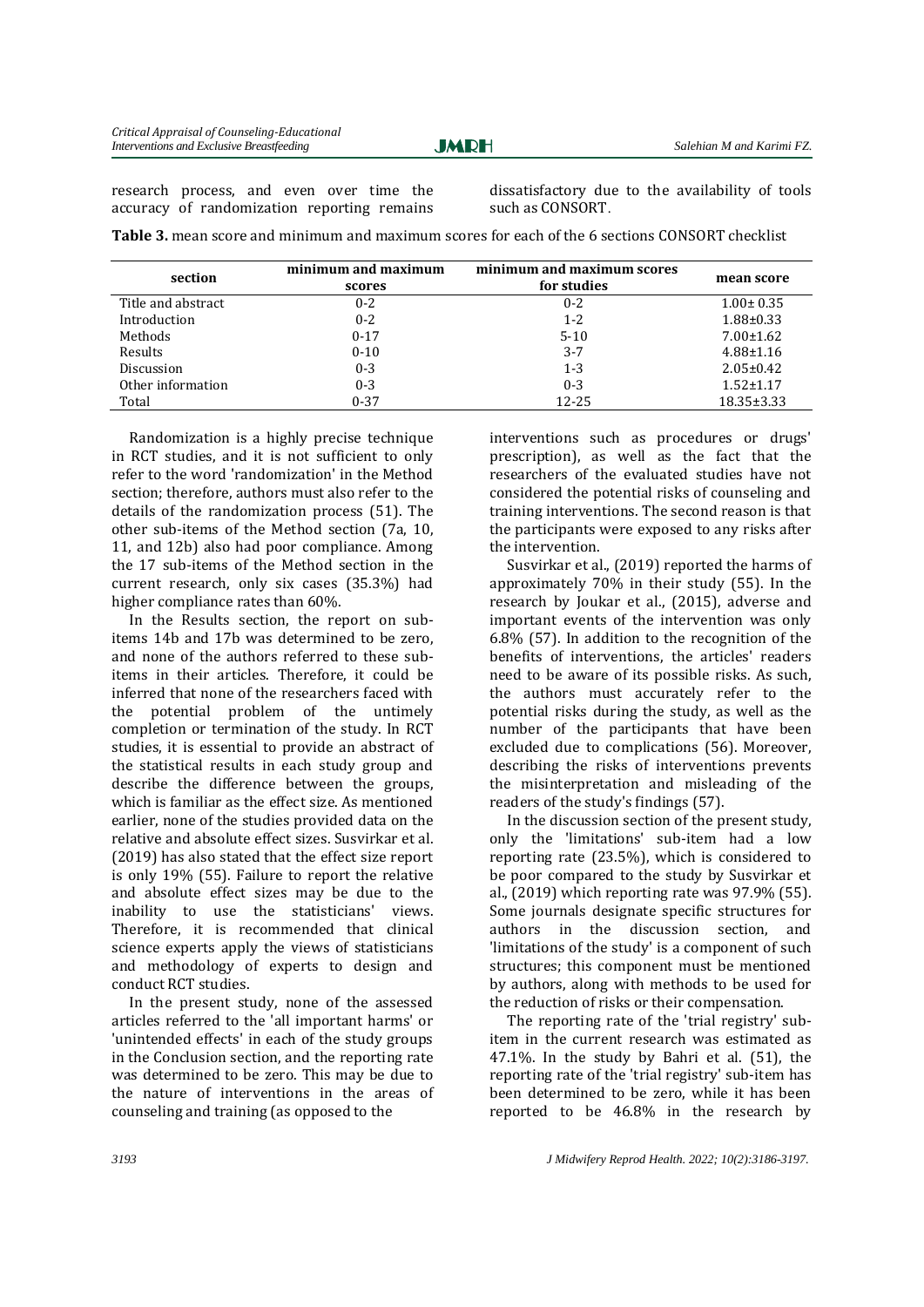Sarayloo et al. (52) and 93.8% in the study by Susvirkar et al. (55). The International Committee of Medical Journal Editors in 2004 announced that the registration of trials before recruitment is essential for their publication. Nevertheless, the reporting rate of RCT studies remains low (56).

Critical evaluation is influenced by the individual's point of view who in this regard tried to overcome it by using a checklist as well as reviewing the scoring of articles and using a third researcher in scoring.

#### **Conclusion**

The quality of reporting RCTs regarding counseling-training interventions for breastfeeding is not favorable in Iran. Considering that clinical trials could be the optimal source for evidence-based practice, there is an urgent need for more commitment of researchers, authors, journal editors, and reviewers of health sciences journals to RCT studies. In addition, it is recommended that researchers comply with the use of various tools and CONSORT for training, implementation, and evaluation in RCT studies. Therefore, it is suggested that valid tools be designed and developed for research assessments by researchers, new statements and guidelines be accurately and thoroughly applied by authors, and instrument-based articles be reviewed properly and accurately by journal editors and reviewers.

#### **Acknowledgements**

This study was approved by the Local Ethics Committee, Mashhad University of Medical Sciences, Mashhad, Iran (code: 980162). The present study was adapted from the project confirmed by Mashhad University of Medical Sciences, Mashhad, Iran. Hereby, the research assistant of the university is sincerely appreciated.

#### **Conflicts of interest**

Authors declared no conflicts of interest.

#### **References**

- 1. Heydari A, Assarroudi A. Quality of Reporting of Nursing and Midwifery Cohort Studies According to the STROBE Statement. Hayat. 2014; 20(3): 60-73.
- 2. Li JY, Zhang YF, Smith GS, Xue CJ, Luo YN, Chen

WH, Skinner CJ, Finkelstein J. Quality of reporting of randomized clinical trials in tai chi interventions-a systematic review. Evidence-Based Complementary and Alternative Medicine. 2011; 2011: 383245.

- 3. Poorolajal J, Cheraghi Z, Irani AD, Rezaeian S. Quality of cohort studies reporting post the Strengthening the Reporting of Observational Studies in Epidemiology (STROBE) statement. Epidemiol Health .2011; 33: e2011005.
- 4. Jüni P, Altman DG, Egger M. Systematic reviews in health care: Assessing the quality of controlled clinical trials. British Medical Journal. 2001; 323(7303): 42-46.
- 5. Moher D, Hopewell S, Schulz KF, et al. CONSORT 2010 explanation and elaboration: Updated guidelines for reporting parallel group randomised trials. International Journal of Surgery. 2012; 10(1): 28-55.
- 6. Moher D, Schulz KF, Altman DG. The CONSORT statement: Revised recommendations for improving the quality of reports of parallel group randomized trials. BMC Medical Research Methodology. 2001; 1(1): 2.
- 7. Schulz KF, Chalmers I, Grimes DA, Altman DG. Assessing the quality of randomization from reports of controlled trials published in obstetrics and gynecology journals. The Journal of the American Medical Association. 1994; 272(2): 125-128.
- 8. Begg C, Cho M, Eastwood S, et al. improving the quality of reporting of randomized controlled trials. The CONSORT statement. The Journal of the American Medical Association. 1996; 276(8): 637-639.
- 9. Boutron I, Altman DG, Moher D, Schulz KF, Ravaud P. CONSORT statement for randomized trials of nonpharmacologic treatments: A 2017 update and a CONSORT extension for nonpharmacologic trial abstracts. Annals of Internal Medicine. 2017; 167(1): 40-47.
- 10. Schulz KF, Altman DG, Moher D. CONSORT 2010 Statement: Updated guidelines for reporting parallel group randomised trials. BMC Medicine. 2010; 8(1): 18.
- 11. Gupta SK, Tiwari RK, Goel RK. The critical appraisal of randomized controlled trials published in an Indian journal to assess the quality of reporting: A retrospective, crosssectional study. Perspectives in Clinical Research. 2022; 13(1): 33-37.
- 12. Chen Y, Li J, Ai C, Duan Y, Wang L, Zhang M, Hopewell S. Assessment of the quality of reporting in abstracts of randomized controlled trials published in five leading Chinese medical journals. PloS one. 2010; 5(8):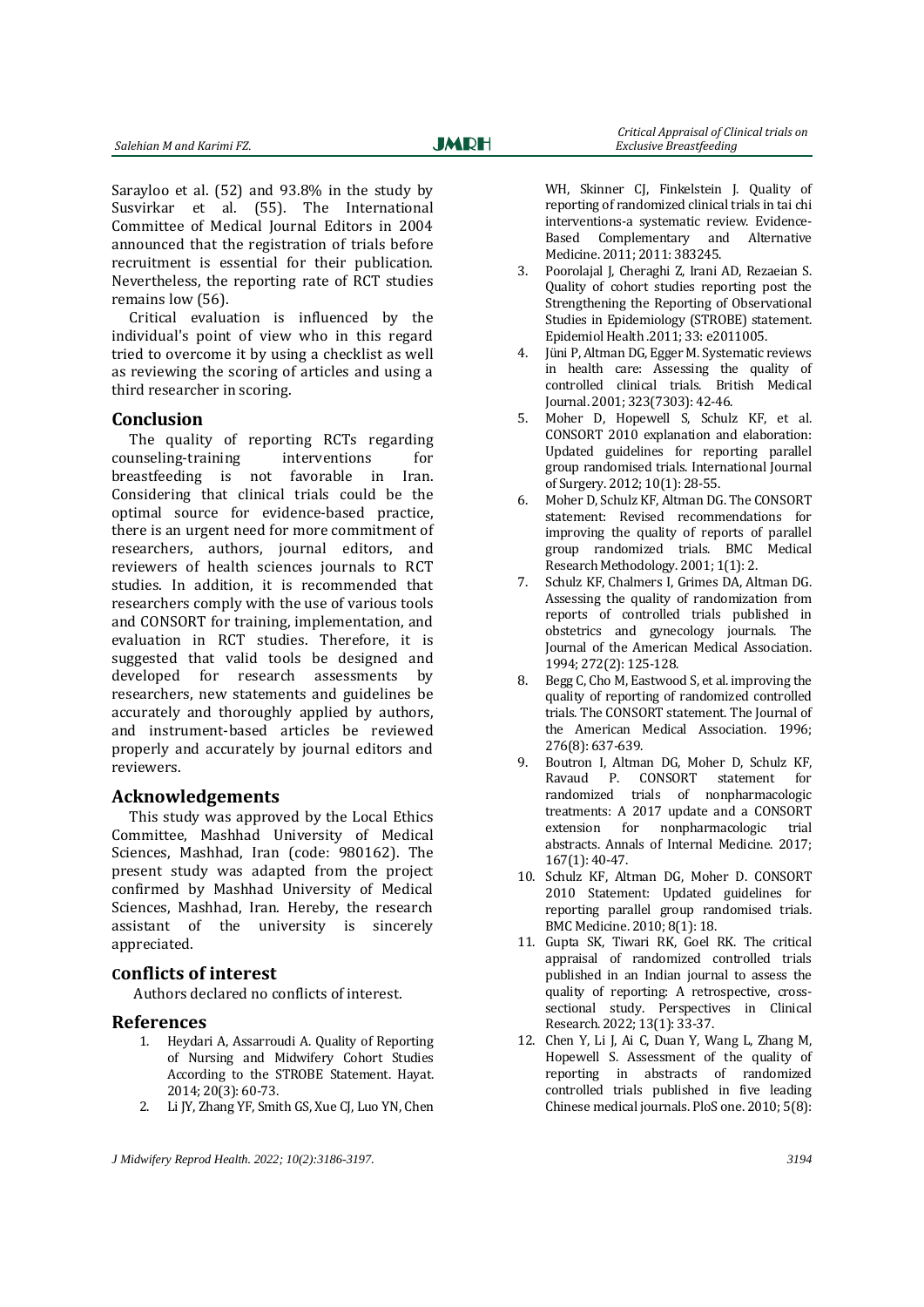e11926.

- 13. Tabatabaei-Malazy O, Shadman Z, Ejtahed HS, Atlasi R, Abdollahi M, Larijani B. Quality of reporting of randomized controlled trials of herbal medicines conducted in metabolic disorders in Middle East countries: A systematic review. Complementary Therapies in Medicine. 2018; 38: 61-66.
- 14. Schulz KF, Chalmers I, Grimes DA, Altman DG. Assessing the quality of randomization from reports of controlled trials published in obstetrics and gynecology journals. The Journal of the American Medical Association. 1994; 272(2): 125-128.
- 15. Bagci Bosi AT, Eriksen KG, Sobko T, Wijnhoven TMA, Breda J. Breastfeeding practices and policies in WHO European Region Member States. Public Health Nutrition. 2016; 19(4): 753-764.
- 16. Shohaimi NM, Mazelan M, Ramanathan K, Meor Hazizi MS, Leong YN, Cheong XB, Ambigapathy S, Cheong AT. Intention and practice on breastfeeding among pregnant mothers in Malaysia and factors associated with practice of exclusive breastfeeding: A cohort study. PLoS One. 2022; 17(1): e0262401.
- 17. Byerley EM, Perryman DC, Dykhuizen SN, Haak JR, Grindeland CJ, Muzzy Williamson JD. Breastfeeding and the Pharmacist's Role in Maternal Medication Management: Identifying Barriers and the Need for Continuing Education. The Journal of Pediatric Pharmacology and Therapeutics. 2022; 27(2): 102-108.
- 18. Ball TM, Wright AL. Health care costs of formula-feeding in the first year of life. Pediatrics. 1999; 103(Suppl. 1): 870-876.
- 19. Dieterich CM, Felice JP, O'Sullivan E, Rasmussen KM. Breastfeeding and health outcomes for the mother-infant dyad. Pediatric Clinics of North America. 2013; 60(1): 31-48.
- 20. Ssemukasa EL, Kearney J. Six months of exclusive breastfeeding recommendation: How applicable is the universal exclusive breastfeeding recommendation policy. African Journal of Food, Agriculture, Nutrition and Development. 2014; 14(4): 9071-9084.
- 21. Cai X, Wardlaw T, Brown DW. Global trends in exclusive breastfeeding. International Breastfeeding Journal. 2012; 7(1): 12.
- 22. Olang B, Heidarzadeh A, Strandvik B, Yngve A. Reasons given by mothers for discontinuing breastfeeding in Iran. International Breastfeeding Journal. 2012; 7(1): 7.
- 23. Rosin SI, Zakarija-Grković I. Towards integrated care in breastfeeding support: A

cross-sectional survey of practitioners' perspectives. International Breastfeeding Journal . 2016; 11:15.

- 24. Wolf JH. Low breastfeeding rates and public health in the United States. American Journal of Public Health. 2003; 93(12): 2000-2010.
- 25. Holla-Bhar R, Iellamo A, Gupta A, Smith JP, Dadhich JP. Investing in breastfeeding - The world breastfeeding costing initiative. International Breastfeeding Journal. 2015; 10: 8.
- 26. Taffazoli M, Amiri Farahani L, Mohammadzadeh A, Esmaeeli H, Ghazvini K. Dose topical application of breast milk affect on bacterial colonization in umbilical cord. Koomesh. 2008; 10 (1): 29-36.
- 27. Masoumi S, Ahmadi S, Parsa P, Roshanaei G, Basiri B. Effects of counseling on adherence to exclusive breastfeeding in mothers of hospitalized late preterm infants in Fatemieh

hospital, Hamadan, Iran, 2014. Scientific Journal of Hamadan Nursing & Midwifery Faculty. 2015; 23(3): 72-81.

- 28. Gharaei T, Amiri-Farahani L, Haghani S, Hasanpoor-Azghady SB. The effect of breastfeeding education with grandmothers' attendance on breastfeeding self-efficacy and infant feeding pattern in Iranian primiparous women: a quasi-experimental pilot study. International Breastfeeding Journal. 2020; 15(1): 84.
- 29. Heidarzadeh M, Sattarzadeh N, Kooshavar H. Performing and evaluation of breast feeding education program on exclusive breastfeeding and growth indices of preterm infant at 4 months after birth. Journal of Babol University of Medical Sciences. 2011; 13(2): 57-62.
- 30. Abdeyazdan Z, Elahi T, Golshiri P. Comparison of an empowering breastfeeding program before and after childbirth on exclusive breastfeeding time span. Modern Care Journal. 2015; 11(4): 330-338.
- 31. Mazani M, Hamidzadeh Arbabi Y, Nemati A, Mash'oufi M, Mahdavi R. Comparing the effectiveness of attendance and non attendance education of health workers on knowledge of mothers and anthropometric changes of infants. Journal of Health. 2012; 3(1): 74-86.
- 32. Shariat M, Abedinia N, Noorbala AA, Zebardast J, Moradi S, Shahmohammadian N, Karimi A, Abbasi M. Breastfeeding self-efficacy as a predictor of exclusive breastfeeding: a clinical trial. Iranian Journal of Neonatology. 2018; 9(3): 26-34.
- 33. Amiri P, Vejdani M, Malekkhahi A, Alizadeh B, Goudarzian M, Vaziri SM, Salehiniya H,

*3195 J Midwifery Reprod Health. 2022; 10(2):3186-3197.*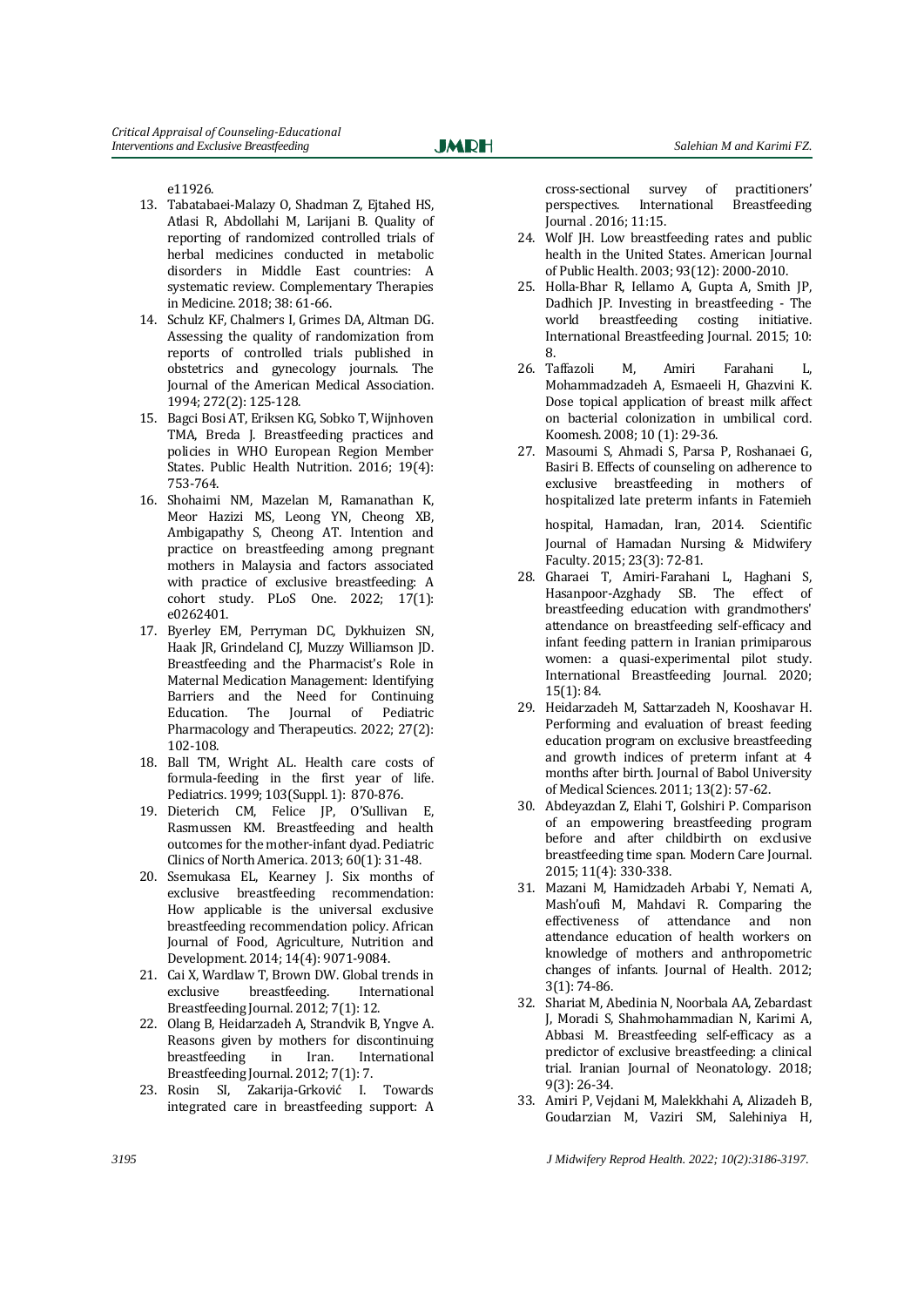Mohseny M. Effect of postpartum home visitation educational program on exclusive breastfeeding in newborns: a randomized clinical trial. Cukurova Medical Journal. 2017; 42(3): 407-412.

- 34. Kohan S, Heydari Z. The Effect of Family-Oriented Educational-Supportive Programs on Adequacy of Exclusive Breastfeeding from the Perspective of Mothers. Journal of Babol University of Medical Sciences. 2017; 19(3): 53-58.
- 35. Parsa P, Boojar A, Roshanai G, Rafat Bakht. The Effect Breastfeeding Counseling on Self-Efficacy and Continuation Breastfeeding among Primiparous Mothers: A Randomized Clinical Trial. Scientific Journal of Hamadan Nursing & Midwifery Faculty. 2016; 24(2): 98- 104.
- 36. Heidari Z, Keshvari M, Kohan Sh. Clinical trial to comparison the Effect of Family- centered Educational-supportive Program on Mothers' Empowerment in Breast-feeding. International Journal of Pediatrics. 2016; 4(3): 1445-1451.
- 37. Moudi A, Tafazoli M, Boskabadi H, Ebrahimzadeh S, Salehiniya H. Comparing the effect of peer support and training by healthcare providers on women's breastfeeding self-efficacy. Journal of Midwifery and Reproductive Health. 2016; 4(1): 488-497.
- 38. Kohan S, Heidari Z, Keshvari M, Dolati A. Promoting breastfeeding empowerment in primiparus women: effect of family-center education and support. Daneshvar Medicine. 2016; 24(125): 51-58.
- 39. Masoumi Z, Parsa P, Roshanaei G, Basiri B. Effects of counseling on adherence to exclusive breastfeeding in mothers of hospitalized late preterm infants in Fatemieh hospital, Hamadan, Iran, 2014. Avicenna Journal of Nursing and Midwifery Care. 2015; 23(3): 72- 81.
- 40. Akaberian S, Jamand T, Zahmatkeshan N, Bagherzadeh R, Mirzaei K, Gharibi T, Kamali F, Khoramroodi R, Pouladi S. Comparing the effectiveness of multimedia & routine educations on exclusive breast feeding in children less than 6 months in health centers of Bushehr city. Iranian South Medical Journal. 2015; 17(6): 1252-1260.
- 41. Abdeyazdan Z, Elahi T, Golshiri P. Comparison of an empowering breastfeeding program before and after childbirth on exclusive breastfeeding time-span. Modern Care Journal. 2014; 11(4): 330-38.
- 42. Mohammadi Zeidi I, Pakpour Hajiagha A, Mohammadi Zeidi B. Effectiveness of

 *Critical Appraisal of Clinical trials on*

educational intervention on exclusive breast feeding in primipara women: application of planned behavior theory. Razi Journal of Medical Sciences. 2015; 21(127): 12-23.

- 43. Sakkaky M, Khairkhah M. Promotion of exclusive breastfeeding in cesareaned women: effect of correct status education of breastfeeding and family support. Nursing and Midwifery Journal. 2013; 10(6): 824-832.
- 44. Keramat A, Masoumi SZ, Shobeiri F, Raei M, Andarzgoo M, Babazadeh R. Effectiveness of educational program related to persuade women for breast feeding based on theory of planned behavior (TPB). Avicenna Journal of Nursing and Midwifery Care. 2013; 21(2): 21- 31.
- 45. Dehkordi ZR, Raei M, Shirazi MG, Dehkordi SA, Mirmohammadali M. Effect of telephone counseling on continuity and duration of breastfeeding among primiparus women. Hayat. 2012; 18(2): 57-65.
- 46. Gholamitabar Tabari M, Heidarzadeh M, Sattarzadeh N, Kooshavar H. Performing and evaluation of breast feeding education program on exclusive breastfeeding and growth indices of preterm infant at 4 months after birth. Journal of Babol University of Medical Sciences. 2011; 13(2): 57-62.
- 47. Tork zahrani S, Karamollahi Z, Azgoli G, AKBARPUR BA, Sheikhan Z. Effect Of Support From The Mothers With Positive Breast Feeding Experience On Breast Feeding Pattern And Duration Among Primiparous Women Referred To Maternity Ward Of Ilam Hospital. Journal of Ilam University of Medical Sciences. 2010; 20(2): 9-16.
- 48. Kamran A, Shrifirad G, Mirkarimi SK, Farahani A. Effectiveness of breastfeeding education on the weight of child and self-efficacy of mothers 2011. Journal of Education and Health Promotion. 2012; 1: 11.
- 49. Sharifi F, Kabardian M, Latifnejad Roudsari R. Critical appraisal of Published Clinical Trials on" The Effect of Complementary and Alternative Medicine on Infertile Women's Pregnancy Rate". Iranian Journal of Obstetrics, Gynecology and Infertility. 2021; 24(7): 70-82.
- 50. Irani M, Maleki N, Latifnejad Roudsari R. Assessing the quality of randomized controlled trials published in relation to the efficacy of massage therapy on labor pain intensity using CONSORT criteria. Iranian Journal of Obstetrics, Gynecology and Infertility. 2017; 20(Suppl): 56-67.
- 51. Bahri N, Latifnejad Roudsari R. A Critical appraisal of research evidence on Iranian women's attitude towards menopause. Iranian

*J Midwifery Reprod Health. 2022; 10(2):3186-3197. 3196*